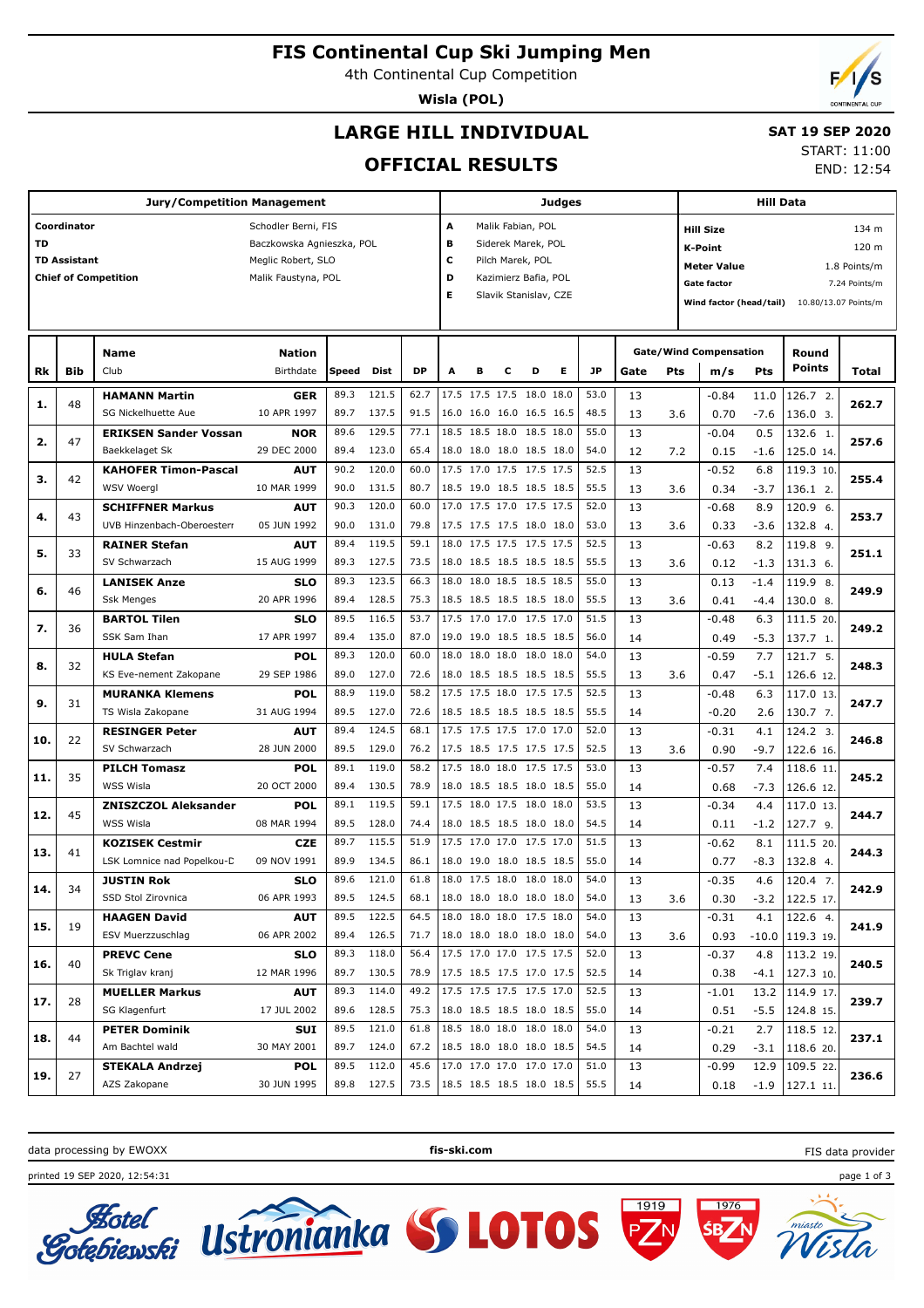## **FIS Continental Cup Ski Jumping Men**

4th Continental Cup Competition

**Wisla (POL)**

END: 12:54

## **LARGE HILL INDIVIDUAL**

### **SAT 19 SEP 2020** START: 11:00

## **OFFICIAL RESULTS**

|     |                | <b>Name</b>                  | <b>Nation</b> |       |       |           |                          |   |   |                          |   |           |      |     | <b>Gate/Wind Compensation</b> |        | Round         |       |
|-----|----------------|------------------------------|---------------|-------|-------|-----------|--------------------------|---|---|--------------------------|---|-----------|------|-----|-------------------------------|--------|---------------|-------|
| Rk  | <b>Bib</b>     | Club                         | Birthdate     | Speed | Dist  | <b>DP</b> | A                        | в | c | D                        | Е | <b>JP</b> | Gate | Pts | m/s                           | Pts    | <b>Points</b> | Total |
|     |                | <b>WASEK Pawel</b>           | <b>POL</b>    | 89.2  | 112.5 | 46.5      |                          |   |   | 17.0 16.5 17.0 17.0 17.0 |   | 51.0      | 13   |     | $-0.89$                       | 11.6   | 109.1 23.     |       |
| 20. | 39             | <b>WSS Wisla</b>             | 02 JUN 1999   | 89.8  | 121.0 | 61.8      |                          |   |   | 18.5 18.0 18.0 17.5 18.0 |   | 54.0      | 14   |     | $-0.39$                       | 5.1    | 120.9 18.     | 230.0 |
| 21. | 24             | <b>AIGRO Artti</b>           | <b>EST</b>    | 88.3  | 121.0 | 61.8      |                          |   |   | 17.5 17.5 17.5 17.5 17.0 |   | 52.5      | 13   |     | $-0.16$                       | 2.1    | 116.4 15.     | 229.0 |
|     |                | Pohjakotkas                  | 29 AUG 1999   | 88.7  | 117.5 | 55.5      | 17.0                     |   |   | 17.5 17.0 16.5 17.0      |   | 51.0      | 14   |     | $-0.47$                       | 6.1    | 112.6 23.     |       |
| 22. | 29             | <b>BOYD-CLOWES Mackenzie</b> | <b>CAN</b>    | 89.5  | 112.5 | 46.5      |                          |   |   | 17.5 17.0 17.0 17.0 16.5 |   | 51.0      | 13   |     | $-0.57$                       | 7.4    | 104.9 28.     | 222.7 |
|     |                | Altius Nordic Ski Club       | 13 JUL 1991   | 89.8  | 126.5 | 71.7      |                          |   |   | 18.0 18.0 18.0 17.5 18.0 |   | 54.0      | 14   |     | 0.73                          | $-7.9$ | 117.8 21      |       |
|     | $\overline{2}$ | <b>KRZAK Jaroslaw</b>        | <b>POL</b>    | 88.9  | 119.0 | 58.2      |                          |   |   | 17.5 17.5 17.5 17.0 17.5 |   | 52.5      | 13   |     | 0.28                          | $-3.0$ | 107.7 25.     | 221.6 |
| 23. |                | PKS Olimpijczyk              | 01 AUG 2000   | 89.6  | 124.0 | 67.2      |                          |   |   | 18.0 18.0 18.0 17.5 18.5 |   | 54.0      | 14   |     | 0.68                          | $-7.3$ | 113.9 22.     |       |
| 24. | 25             | <b>LADEHAUG Anders</b>       | <b>NOR</b>    | 89.4  | 120.0 | 60.0      |                          |   |   | 17.5 17.5 18.0 17.5 18.0 |   | 53.0      | 13   |     | $-0.21$                       | 2.7    | 115.7 16.     | 221.0 |
|     |                | Nordre Land i.L              | 31 OCT 1999   | 90.2  | 113.5 | 48.3      |                          |   |   | 17.0 17.0 17.0 17.0 17.5 |   | 51.0      | 14   |     | $-0.46$                       | 6.0    | 105.3 27.     |       |
| 25. | 21             | <b>HAUSWIRTH Sandro</b>      | <b>SUI</b>    | 89.5  | 119.0 | 58.2      |                          |   |   | 17.5 17.5 18.0 17.5 17.5 |   | 52.5      | 13   |     | 0.24                          | $-2.6$ | 108.1 24.     | 220.6 |
|     |                | Gstaad                       | 29 AUG 2000   | 90.0  | 121.5 | 62.7      |                          |   |   | 18.0 17.5 18.0 17.5 17.5 |   | 53.0      | 14   |     | 0.30                          | $-3.2$ | 112.5 24.     |       |
| 26. | 30             | <b>KOT Maciej</b>            | <b>POL</b>    | 89.5  | 115.0 | 51.0      |                          |   |   | 17.5 17.5 17.0 17.5 17.5 |   | 52.5      | 13   |     | $-0.31$                       | 4.1    | 107.6 26.     | 214.1 |
|     |                | AZS Zakopane                 | 09 JUN 1991   | 89.5  | 115.5 | 51.9      |                          |   |   | 17.5 17.5 17.0 17.5 17.0 |   | 52.0      | 14   |     | $-0.20$                       | 2.6    | 106.5 25.     |       |
| 27. | 26             | <b>HOFFMANN Felix</b>        | <b>GER</b>    | 89.2  | 109.0 | 40.2      |                          |   |   | 16.5 16.0 15.5 16.5 16.0 |   | 48.5      | 13   |     | $-1.00$                       | 13.1   | 101.8 30.     | 208.0 |
|     |                | SWV Goldlauter               | 14 OCT 1997   | 89.3  | 120.0 | 60.0      |                          |   |   | 17.5 17.5 17.5 17.5 17.5 |   | 52.5      | 14   |     | 0.58                          | $-6.3$ | 106.2 26.     |       |
| 28. | $\overline{7}$ | <b>MALTSEV Kevin</b>         | <b>EST</b>    | 89.3  | 117.5 | 55.5      |                          |   |   | 17.5 17.0 17.0 17.0 17.5 |   | 51.5      | 13   |     | 0.14                          | $-1.5$ | 105.5 27      | 204.5 |
|     |                | Elva Skiclub                 | 04 JUL 2000   | 89.0  | 114.0 | 49.2      |                          |   |   | 17.5 17.0 16.5 17.0 17.0 |   | 51.0      | 14   |     | 0.11                          | $-1.2$ | 99.0 28.      |       |
| 29. | 20             | <b>MOGEL Zak</b>             | <b>SLO</b>    | 89.3  | 112.0 | 45.6      |                          |   |   | 17.0 17.0 16.5 17.0 16.5 |   | 50.5      | 13   |     | $-0.53$                       | 6.9    | 103.0 29.     | 200.4 |
|     |                | Ssk Ljubno BTC               | 02 MAR 2001   | 89.0  | 113.5 | 48.3      |                          |   |   | 17.0 17.0 16.5 17.0 17.0 |   | 51.0      | 14   |     | 0.18                          | $-1.9$ | 97.4 29.      |       |
| 30. | 37             | <b>BOMBEK Jan</b>            | <b>SLO</b>    | 89.7  | 117.5 | 55.5      |                          |   |   | 17.5 17.0 17.0 17.5 17.5 |   | 52.0      | 13   |     | $-0.56$                       | 7.3    | 114.8 18.     | 179.7 |
|     |                | <b>SSK Ljubno BTC</b>        | 04 DEC 2001   | 89.8  | 97.0  | 18.6      | 15.5 15.0 15.5 15.0 15.0 |   |   |                          |   | 45.5      | 14   |     | $-0.06$                       | 0.8    | 64.9 30.      |       |

|     |                | Not qualified for final round |             |      |       |      |                          |  |      |    |         |        |      |
|-----|----------------|-------------------------------|-------------|------|-------|------|--------------------------|--|------|----|---------|--------|------|
| 31. | 13             | <b>ROTH Luca</b>              | <b>GER</b>  | 89.2 | 111.0 | 43.8 | 17.5 16.5 17.0 17.0 17.0 |  | 51.0 | 13 | $-0.31$ | 4.1    | 98.9 |
|     |                | Sv Messstetten                | 14 APR 2000 |      |       |      |                          |  |      |    |         |        |      |
| 32. | 6              | <b>FOUBERT Valentin</b>       | <b>FRA</b>  | 89.6 | 109.0 | 40.2 | 16.5 16.5 16.5 16.5 16.5 |  | 49.5 | 13 | $-0.63$ | 8.2    | 97.9 |
|     |                | C.S courchevel                | 17 AUG 2002 |      |       |      |                          |  |      |    |         |        |      |
| 33. | 5              | <b>DEAN Decker</b>            | <b>USA</b>  | 88.8 | 114.0 | 49.2 | 17.5 17.0 17.0 17.0 17.0 |  | 51.0 | 13 | 0.28    | $-3.0$ | 97.2 |
|     |                | Steamboat Springs winter spor | 08 AUG 2000 |      |       |      |                          |  |      |    |         |        |      |
| 34. | $\overline{4}$ | <b>JUROSZEK Kacper</b>        | <b>POL</b>  | 89.5 | 113.0 | 47.4 | 17.0 17.0 17.0 17.0 17.0 |  | 51.0 | 13 | 0.20    | $-2.2$ | 96.2 |
|     |                | Wss Wisla                     | 05 JUN 2001 |      |       |      |                          |  |      |    |         |        |      |
| 35. | 8              | <b>RAIMUND Philipp</b>        | <b>GER</b>  | 89.1 | 107.5 | 37.5 | 16.5 16.5 16.5 16.0 16.5 |  | 49.5 | 13 | $-0.67$ | 8.8    | 95.8 |
|     |                | Sc Oberstdorf                 | 23 JUN 2000 |      |       |      |                          |  |      |    |         |        |      |
| 36. | 11             | <b>LEAROYD Jonathan</b>       | <b>FRA</b>  | 89.4 | 108.5 | 39.3 | 17.0 16.5 17.0 16.5 17.0 |  | 50.5 | 13 | $-0.40$ | 5.2    | 95.0 |
|     |                | Courchevel                    | 03 NOV 2000 |      |       |      |                          |  |      |    |         |        |      |
| 37. | 15             | <b>CONTAMINE Mathis</b>       | <b>FRA</b>  | 89.0 | 109.5 | 41.1 | 17.0 17.0 16.5 17.0 17.0 |  | 51.0 | 13 | $-0.20$ | 2.6    | 94.7 |
|     |                | Courchevel                    | 14 SEP 2001 |      |       |      |                          |  |      |    |         |        |      |
| 38. | 14             | <b>CACINA Daniel Andrei</b>   | <b>ROU</b>  | 89.2 | 103.0 | 29.4 | 16.0 16.0 15.5 16.0 16.5 |  | 48.0 | 13 | $-0.80$ | 10.5   | 87.9 |
|     |                | CS Dinamo Rasnov              | 17 OCT 2001 |      |       |      |                          |  |      |    |         |        |      |
| 39. | 17             | <b>SELL Adrian</b>            | <b>GER</b>  | 89.2 | 106.5 | 35.7 | 16.5 16.5 17.0 16.5 16.5 |  | 49.5 | 13 | $-0.03$ | 0.4    | 85.6 |
|     |                | Sv Messstetten                | 28 APR 1998 |      |       |      |                          |  |      |    |         |        |      |
| 40. | $\mathbf{1}$   | <b>GRUSZKA Mateusz</b>        | <b>POL</b>  | 89.3 | 104.0 | 31.2 | 16.0 16.0 16.0 16.0 16.5 |  | 48.0 | 13 | $-0.08$ | 1.0    | 80.2 |
|     |                | Azs Zakopane                  | 04 APR 2001 |      |       |      |                          |  |      |    |         |        |      |
| 41. | 38             | <b>BAER Moritz</b>            | <b>GER</b>  | 89.1 | 100.0 | 24.0 | 15.5 15.0 15.0 15.0 15.0 |  | 45.0 | 13 | $-0.78$ | 10.2   | 79.2 |
|     |                | SF Gmund-Duernbach            | 16 MAY 1997 |      |       |      |                          |  |      |    |         |        |      |

data processing by EWOXX **fis-ski.com**

Ustronianka SS LOTOS

printed 19 SEP 2020, 12:54:31 page 2 of 3



FIS data provider